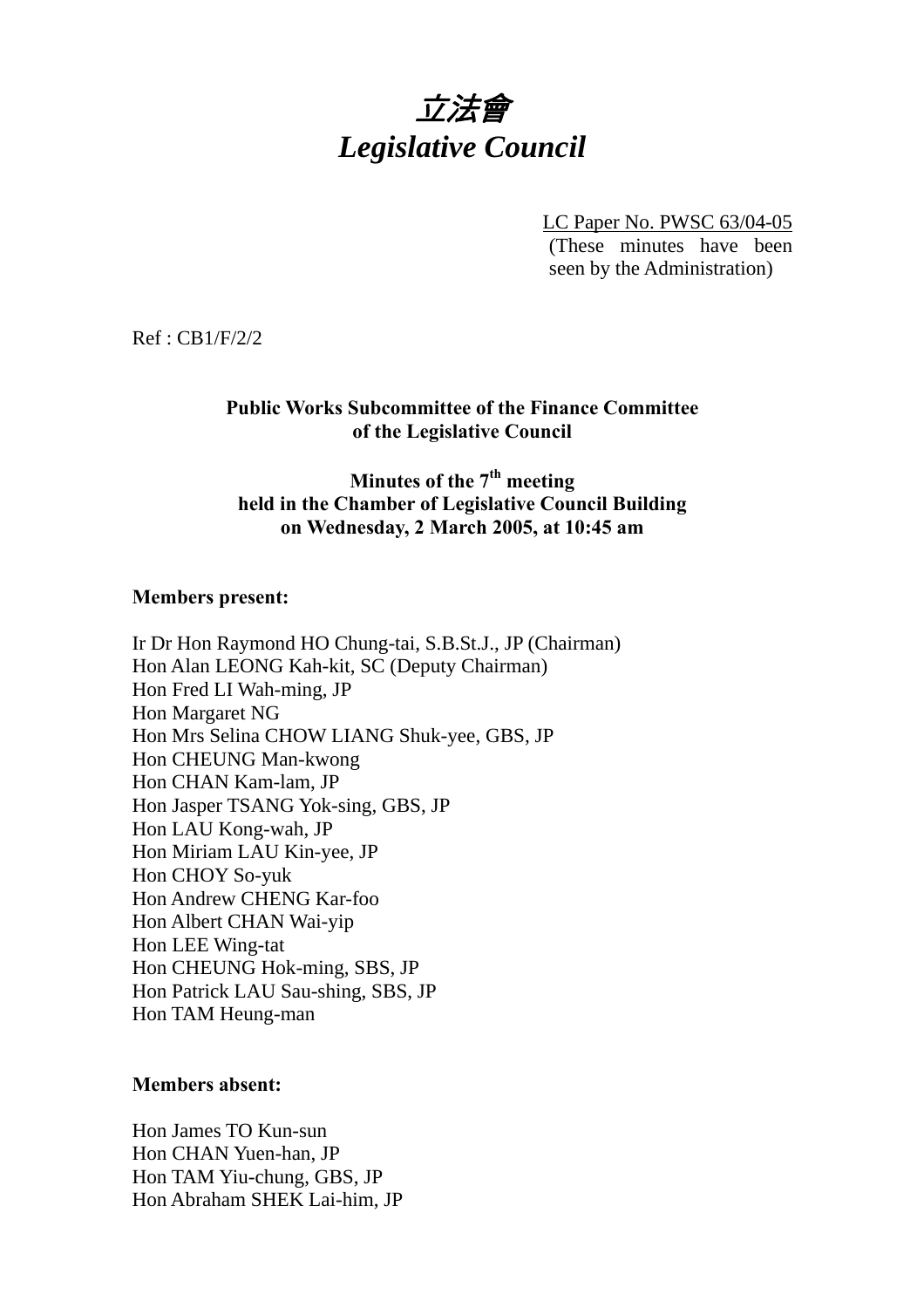Hon LI Kwok-ying, MH Hon LEUNG Kwok-hung

# **Public officers attending:**

| Miss Amy TSE, JP      | Deputy Secretary for Financial Services and<br>the Treasury (Treasury)3                                           |  |
|-----------------------|-------------------------------------------------------------------------------------------------------------------|--|
| Mr Y C LO, JP         | Permanent Secretary for the Environment,<br><b>Transport and Works (Works)</b>                                    |  |
| Mrs Rita LAU, JP      | Permanent Secretary for Housing, Planning<br>and Lands (Planning and Lands)                                       |  |
| Mr Rob LAW, JP        | Director of Environmental Protection                                                                              |  |
| Miss Janice TSE       | Principal Assistant Secretary for Financial<br>Services and the Treasury (Treasury) (Works)                       |  |
| Mr TSE Chin-wan       | Principal Assistant Secretary<br>for<br>the<br>Environment,<br><b>Works</b><br>and<br>Transport<br>(Environment)3 |  |
| Mr TSAO Tak-kiang, JP | Civil<br>Director<br>of<br>Engineering<br>and<br>Development                                                      |  |
| Mr SIU Sau-ching      | <b>Chief Engineer/New Territories West</b><br>Civil Engineering and Development<br>Department                     |  |
| Mr William KO, JP     | Director of Water Supplies                                                                                        |  |
| Mr M C LEUNG, JP      | Assistant Director of Water Supplies/New<br><b>Works</b>                                                          |  |
| Mr Vincent LIU        | Principal Assistant Secretary for Health,<br>Welfare and Food (Food and Environmental<br>Hygiene)2                |  |
| Mr Donald TONG        | Deputy Director of Food and Environmental<br>Hygiene (Administration and Development)                             |  |
| Mr SIN Kwok-hau       | <b>Assistant Director of Food and Environmental</b><br>Hygiene (Operations)3 (Acting)                             |  |
| Mr C H YUE, JP        | Director of Architectural Services                                                                                |  |
| Mr Patrick LI, JP     | Assistant Director of Home Affairs (2)                                                                            |  |
| Mr KO Chi-wo          | Chief Architect/1<br><b>Housing Department</b>                                                                    |  |

# **Clerk in attendance:**

Ms Alice AU Senior Council Secretary (1)5

# **Staff in attendance:**

| Ms Pauline NG  | <b>Assistant Secretary General 1</b> |
|----------------|--------------------------------------|
| Mr Anthony CHU | Council Secretary (1)2               |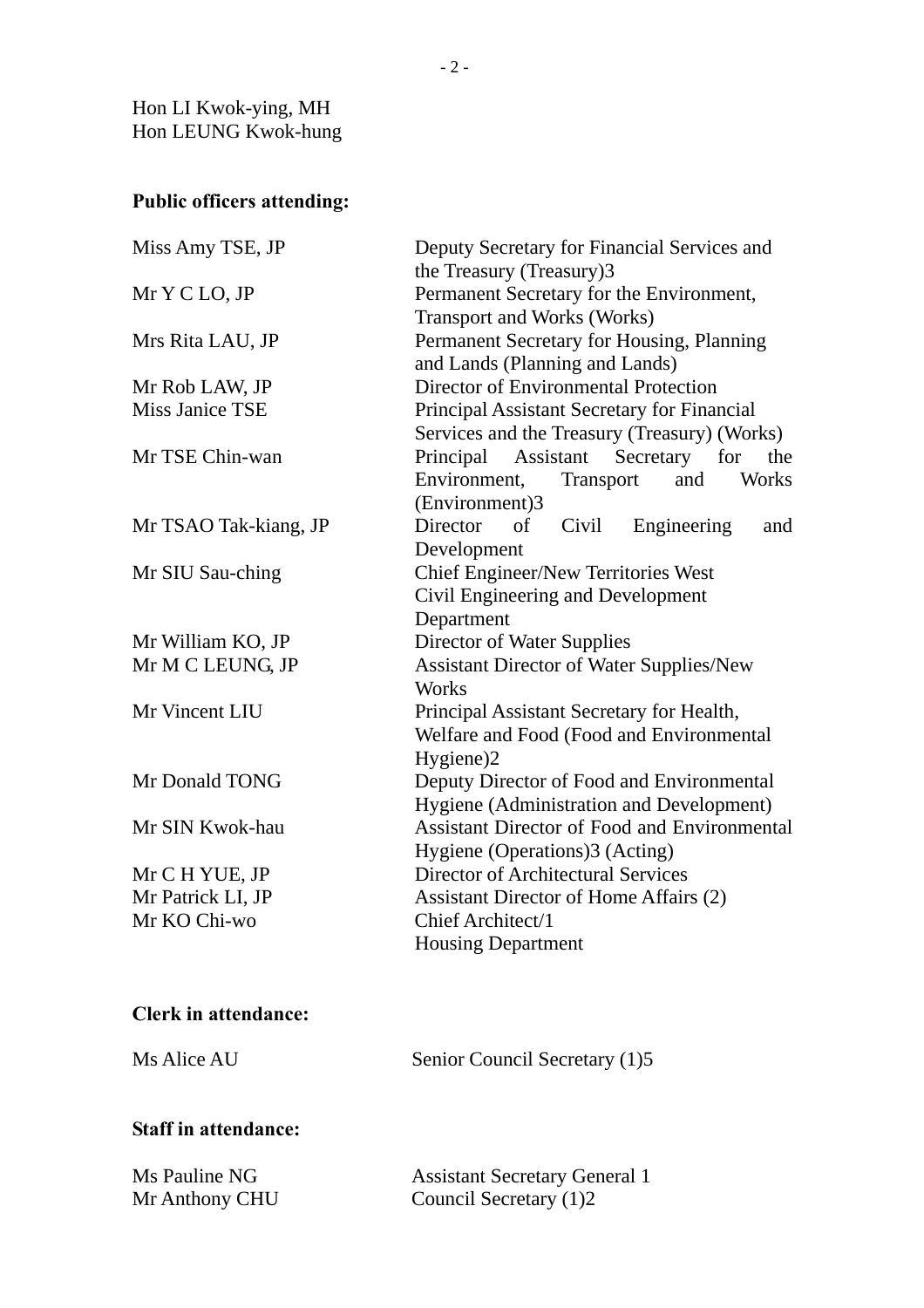Ms Caris CHAN Senior Legislative Assistant (1)1 Mr Frankie WOO Legislative Assistant (1)2

### Action

## **Head 707 − New Towns and Urban Area Development**

# **PWSC(2004-05)60 780TH Retrofitting of noise barriers on Cheung Pei Shan Road, Tsuen Wan**

 The Chairman informed members that the Panel on Environmental Affairs (EA Panel) was consulted on the proposal at its meeting on 21 December 2004.

2. Miss CHOY So-yuk, Chairman of the EA Panel, reported that Panel members were concerned about the non-provision of semi-enclosures at the section of Cheung Pei Shan (CPS) Road in front of Lui Ming Choi Lutheran College (LMCLC). According to the Administration, all teaching activity-related rooms of LMCLC had already been provided with the necessary mitigation measures in the form of acoustic window insulation and air-conditioning under the "Noise Abatement Programme" in 1993. With such measures, the noise level experienced at LMCLC had been reduced to an acceptable level. The Administration considered that even if noise barriers were retrofitted, LMCLC would still have to close the windows of all classrooms and rely on air-conditioning during classes. Although Panel members had called on the Administration to re-consider the matter, they considered that the proposed project should not be delayed so as to bring early relief to the nearby residents.

3. The Chairman advised that in response to members' request raised at the EA Panel meeting, the Administration had provided supplementary information on noise assessment results of the proposed scheme as compared with two alternative schemes for the installation of noise barriers under the project.

4. Mr LEE Wing-tat was gravely dissatisfied with the non-provision of noise barriers in front of LMCLC as it was unreasonable to expect the school to close all windows and rely on air-conditioning even in cold weather. Citing overseas experience where the planting of trees could act as an effective barrier against noise and dust, he asked whether the Administration would consider any alternative measures to reduce the impact of traffic noise on LMCLC.

5. Mrs Selina CHOW said that the non-provision of noise barriers for LMCLC had been raised during the meeting between Legislative Council Members and Tsuen Wan District Council (TWDC) on 6 January 2005. Although TWDC had wished for the early completion of the project, it had passed a motion calling on the Administration to extend the noise barriers to LMCLC. Mrs CHOW opined that given their knowledge on local matters, the Administation should respect the view of TWDC and re-consider the matter.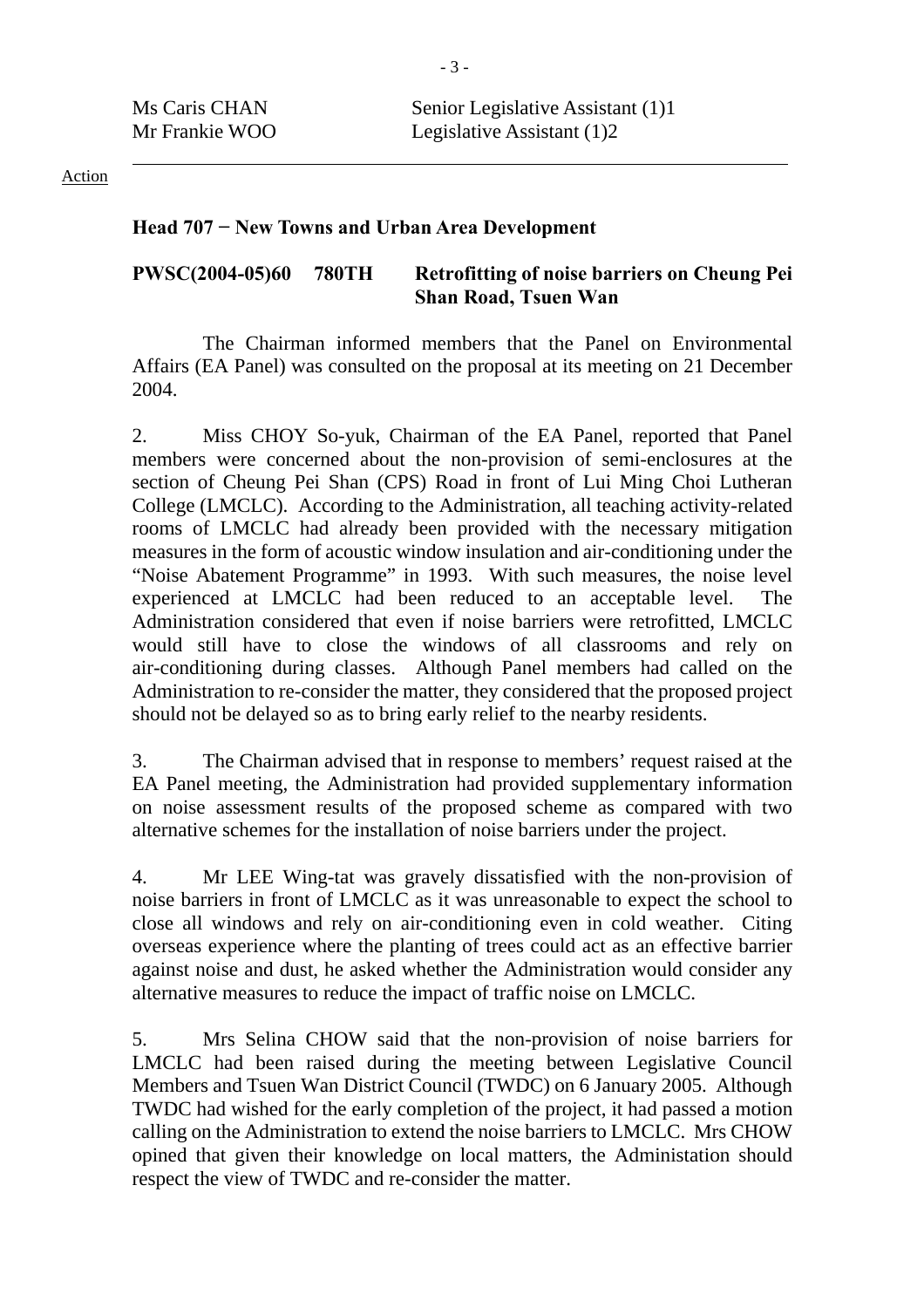6. In reply, the Principal Assistant Secretary for the Environment, Transport and Works (Environment)3 (PAS(E)3, ETWB) said that provision of noise mitigation for LMCLC in the form of acoustic window insulation and air-conditioning had already been made back in 1993 under the "Noise Abatement Programme". With such measures, the noise level at LMCLC was mitigated to an acceptable level, i.e. under 65 dB(A). Notwithstanding this, LMCLC could open the windows facing the corridor for air circulation in cold weather when necessary.

7. PAS(E)3, ETWB further said that the Administration had carefully considered the view expressed by TWDC and EA Panel. Given the close proximity of LMCLC and CPS Road, the Administration's assessment was that even with the extension of noise barriers, the school would still need to close the windows facing CPS Road during classes. More importantly, LMCLC had already been provided with adequate noise mitigation measures to reduce the noise to an acceptable level. If TWDC's request was acceded to under the circumstances, it would have an implication on the Administration's policy of noise abatement for schools.

8. Mrs Selina CHOW however opined that the Administration should be more flexible when implementing its policy. In view of the strong request from TWDC and LMCLC, the Administration should actively explore whether other alternatives were available to enhance protection for the school children. In reply, PAS(E)3, ETWB stated that at present, all teaching-related classrooms and function rooms in LMCLC had already been provided with the necessary noise mitigation measures. Post-installation assessments had confirmed that such measures had effectively reduced the noise level by up to 20 dB(A) to provide an acceptable teaching environment for the school.

9. Mr CHEUNG Hok-ming enquired about the estimated cost of extending the noise barriers in front of LMCLC. The Chief Engineer/New Territories West, Civil Engineering and Development Department (CE/NTW, CEDD) stated that as a very rough estimate, providing noise semi-enclosures for the road section in front of LMCLC would cost \$20 million. However, even with the provision of noise semi-enclosures, the noise level of LMCLC would still be above 65 dB(A).

10. In reply to Mr LEE Wing-tat, PAS(E)3, ETWB confirmed that as the proposed project was intended to provide noise mitigation for an existing road, it was not a designated project under the Environmental Impact Assessment Ordinance (Cap. 499).

11. Expressing support for the project, Ms Miriam LAU opined that transparent noise barrier panels should be used as far as practicable for the benefit of drivers. In this connection, she enquired about the differences between transparent and opaque types of noise barrier panels in terms of both performance and durability.

12. In reply, the Director of Civil Engineering and Development (DCED) explained that transparent panels were noise-reflective while opaque ones were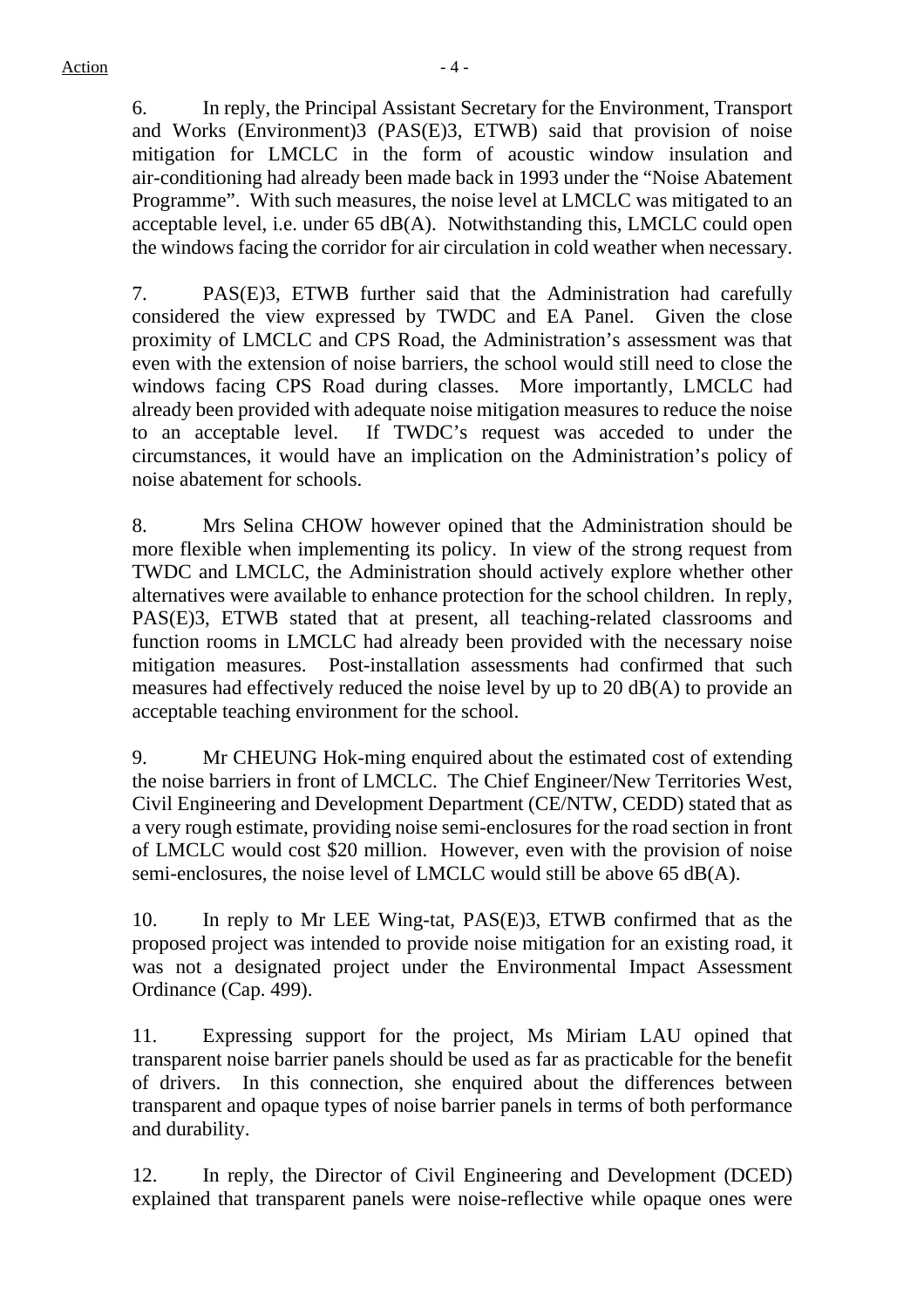noise-absorptive. The cost and durability of the two types of noise barrier panels were similar. For the proposed project, opaque absorptive panels would be installed at the lower portion of the noise barriers up to 2.5 metres (m) from ground while transparent reflective panels would be installed at the upper portion. As traffic noise was mainly generated from the tyres and engines of vehicles, the panels at the lower portion of the noise barriers would absorb most of such noise. He assured members that adequate noise mitigation would be achieved as the difference in acoustic performance between using either absorptive or reflective materials for the entire noise barriers was generally less than 1 db(A).

13. Mr LEE Wing-tat enquired about the non-provision of noise barriers for a building located adjacent to the Tsuen Kam Interchange (TKI) between CPS Road and Texaco Road North under the project. CE/NTW, CEDD stated that the present project would only cover the section of CPS Road between Shek Wai Kok Estate and Cheung Shan Estate. As regards mitigation for the said building, DCED advised that the installation of noise barriers in front of the said building had already been planned under the Route 9 project. Moreover, the westbound carriageway of CPS Road leading to TKI was a depressed road. The retaining walls on the side could also act as a shield against traffic noise. To facilitate members' understanding, Mr LEE Wing-tat requested and the Administration agreed to provide a layout plan indicating the interface between the noise barriers proposed for the present project and those to be installed along CPS Road near TKI under the Route 9 project before the relevant Finance Committee (FC) meeting.

14. Citing the exposed location of Shek Lan House, Miss TAM Heung-man expressed concern about the performance of noise barriers if there were gaps in between. CE/NTW, CEDD responded that there would be connectivity between the noise barriers to be installed under the present project and the Route 9 project. As regards the situation at Shek Lan House, he said that the building was located away from CPS Road with a car park in between to serve as a natural barrier against traffic noise. Moreover, the cantilevered noise barriers and semi-enclosures proposed under the present project would offer adequate protection for the affected dwellings at Shek Lan House and Shek Kuk House.

15. Miss TAM Heung-man nonetheless remained concerned about the impact of traffic noise on residents living on higher floors of Shek Kuk House and Shek Tsui House. CE/NTW, CEDD explained that the Administration had considered all relevant factors in the design of noise barriers for different locations under the project to ensure that the affected dwellings would be suitably protected. For the said buildings, the semi-enclosures to be retrofitted along the westbound carriageway of CPS Road could effectively mitigate the impact of traffic noise on dwellings at higher floors. He added that 6-m high cantilevered noise barriers would be retrofitted along the eastbound carriageway of CPS Road to offer protection for the low-rise village houses nearby.

16. Mr Albert CHAN considered that while improvements to the design of the present project could be made to offer better protection for the affected residents and LMCLC, he would support the funding proposal as it had been a

Admin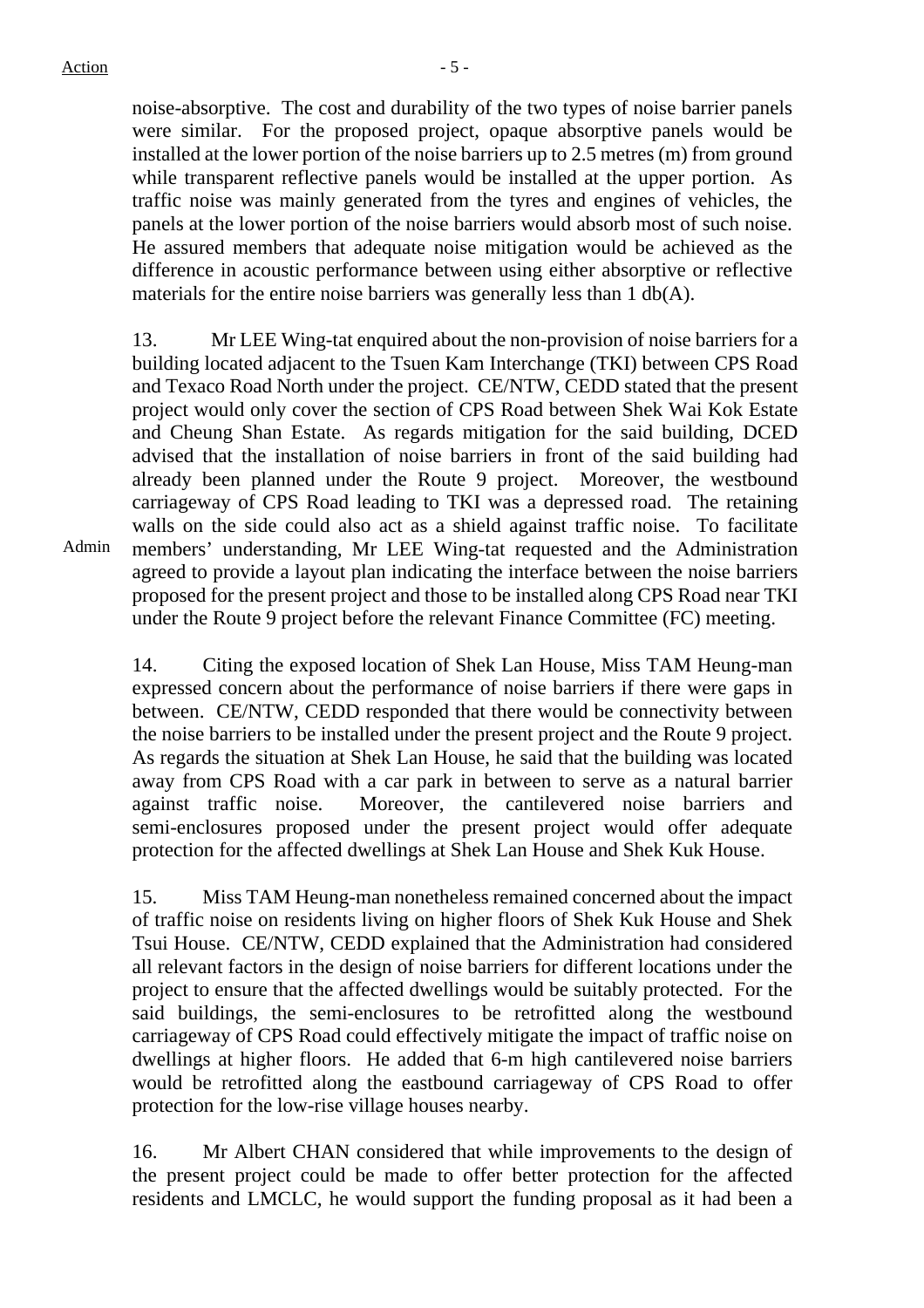long-standing request of the local residents to have noise barriers retrofitted. In particular, he invited the Administration to take note of the concern raised by local residents that instead of cantilevered noise barriers, noise semi-enclosures should be retrofitted along the uphill eastbound carriageway of CPS Road to better protect Shek Tsui House and Luk Yeung Sun Chuen near TKI.

17. The Chairman referred to the provision of \$600,000 made under the estimate for consultants' fees to employ independent advisors to help resolve contractual disputes, and questioned the need for such provision if \$2.6 million had already been earmarked for construction supervision and contract administration. He also asked whether such an arrangement would be adopted for other works projects.

18. In reply, the Permanent Secretary for the Environment, Transport and Works (Works) explained that one of the measures to expedite the delivery of capital works projects as pledged by the Government was the wider adoption of a partnering approach and alternative dispute resolution (ADR) mechanisms. Under the project, dispute resolution advisors would be employed by the Government and contractors jointly to help resolve and avoid contractual conflicts. He supplemented that in addition to the proposed project, the Government would adopt similar ADR mechanisms for four other infrastructural projects.

19. The item was voted on and endorsed.

# **Head 709 − Waterworks**

# **PWSC(2004-05)62 36WS Ring mains for Cha Kwo Ling salt water supply system**

20. The Chairman advised that an information paper on the item was circulated to the Panel on Planning, Lands and Works in February 2005.

21. While stating support for the proposal, Mr CHAN Kam-lam pointed out that the local District Council had expressed concern about the traffic impact caused by the proposed works. He urged the Administration to implement appropriate traffic management arrangements to minimize the traffic impact.

22. Miss TAM Heung-man referred to the preliminary environmental review (PER) conducted for the project as far back in 1996, and asked whether the findings then were still valid. In reply, the Director of Water Supplies said that the environmental conditions had not changed much since the PER was conducted and it would still be appropriate to make reference to its findings.

23. The item was voted on and endorsed.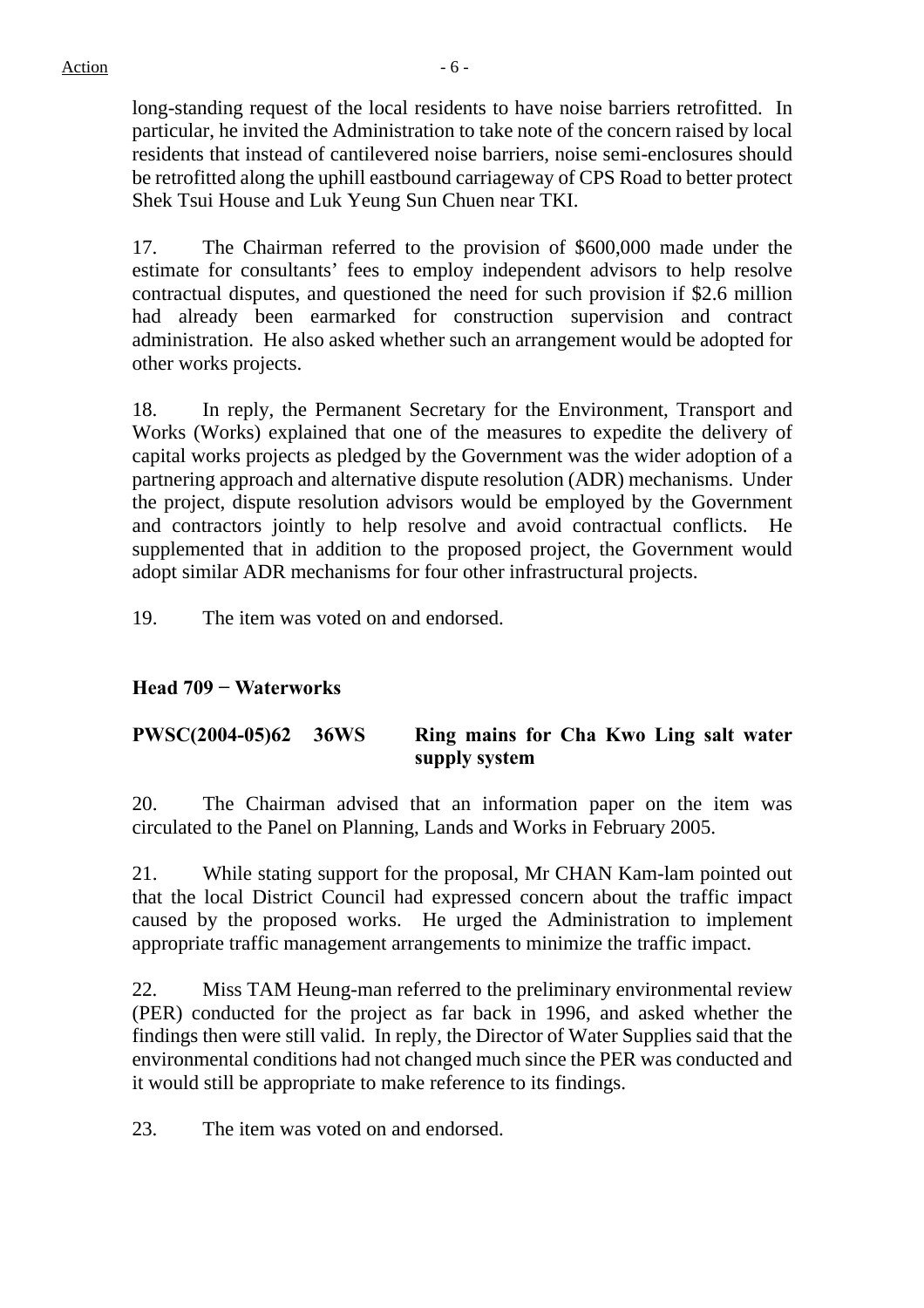# **Head 703 − Buildings**

# **PWSC(2004-05)61 7NT Conversion of aqua privies into flushing**  toilets – phase 2A

24. The Chairman informed members that the Administration's proposal to convert 100 aqua privies at popular sightseeing spots or locations of heavy usage in the New Territories into flushing toilets had been discussed at the meeting of the Panel on Food Safety and Environmental Hygiene on 25 November 2003. While Panel members supported the proposal, they had requested the Administration to expedite the whole project. The funding proposal for Phase 1 of the project to convert 30 of the 100 aqua privies into flushing toilets was approved by FC in July 2004.

25. Mr LEE Wing-tat expressed appreciation for the Administration's effort to upgrade the standard of public toilet facilities in the New Territories to meet the present-day demand.

26. Mr CHAN Kam-lam was concerned that as some aqua privies were built a long time ago, they would still fall short of rising public expectation if only general refurbishment works were undertaken. Instead, the Administration should take the opportunity to build new toilet facilities where possible, in particular at popular sightseeing spots.

27. The Director of Architectural Services (D Arch S) replied that in considering the matter, the Administration would be mindful of the need to ensure cost-effectiveness. If the demand could be met by general refurbishment works, the existing aqua privies would be upgraded. If warranted by demand, the Administration would also consider the construction of new public toilets subject to site constraints.

28. Stressing the need to ensure that the conversion works of each aqua privy were carried out to meet actual demand, Mr CHAN Kam-lam asked whether local village representatives or rural committees would be consulted in the process. The Deputy Director of Food and Environmental Hygiene (Administration and Development) (DD(A&D), FEHD) responded that the views of local District Councils, rural committees and resident groups would be sought on the layout and design of the improved flushing toilets.

29. Stating support for the proposal, Mr Patrick LAU asked whether more environmental friendly measures for waste water treatment would be adopted. Moreover, he enquired about the Administration's consideration on the provision of toilet facilities for the disabled under the proposed project.

30. D Arch S responded that under the project, three aqua privies with sufficient space available within the existing site area would be installed with the newly-introduced bio-toilet system. After treatment by a biological process, the effluent would be clean enough to be re-circulated for flushing purpose. The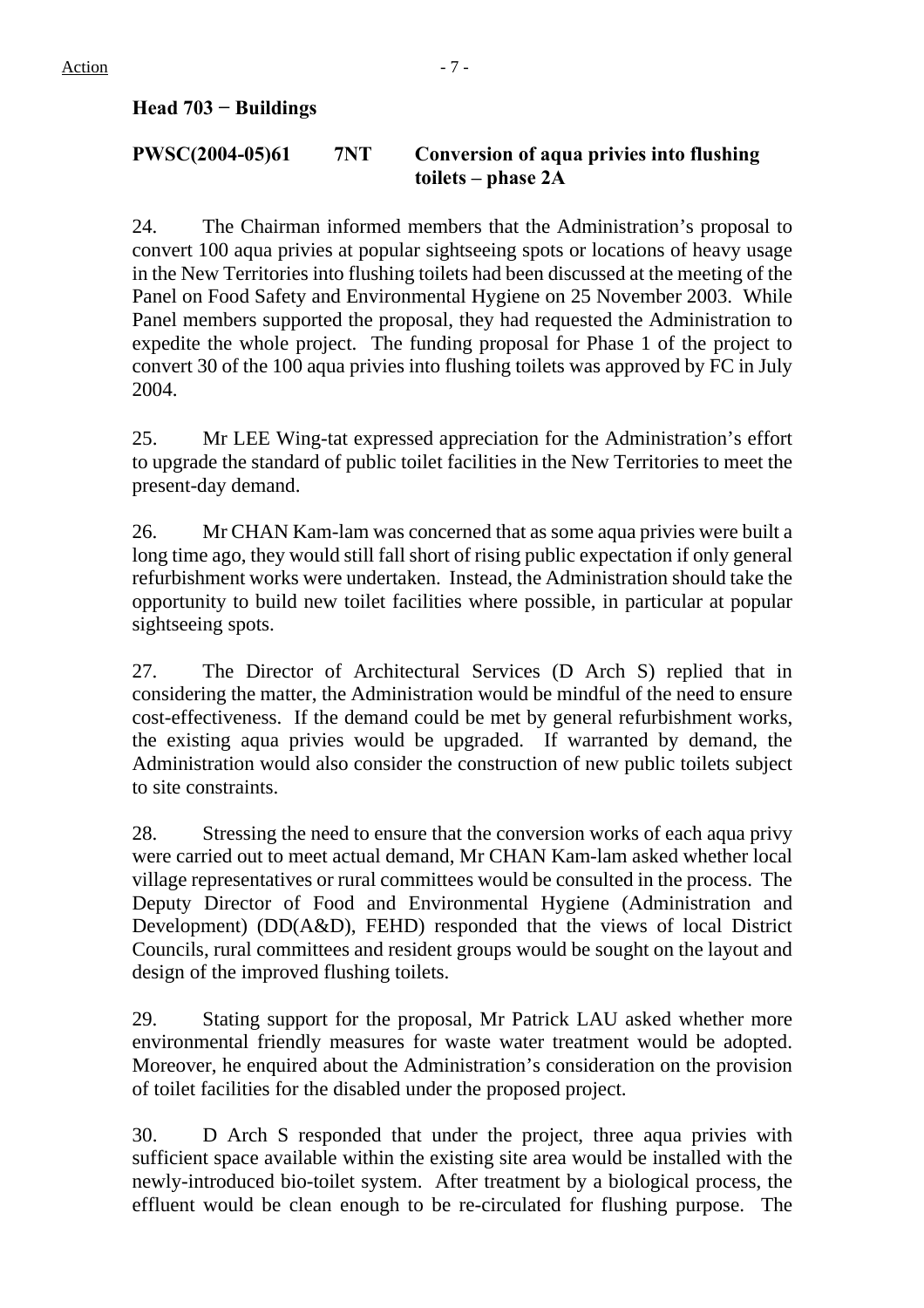Administration would monitor the effectiveness of the system and consider wider adoption of the new technology where appropriate.

31. As regards the provision of toilet facilities for the disabled, D Arch S replied that it was the Government's policy to facilitate access by the disabled. However, due to site constraints, no separate toilet facilities would be provided for the disabled under the project. But ancillary facilities, such as ramps for access, would be installed. To supplement, DD(A&D), FEHD stressed that the Administration would strive to provide toilet facilities for the disabled where possible. However, it should be balanced against the need to meet general demand as the provision of separate toilet facilities for the disabled would take up the space originally used to build the required number of toilet cubicles. He added that after conversion, the size of a standard toilet cubicle would be increased from 0.72 m2 to 1.2 m2. This could also facilitate access by the disabled.

32. Mr CHEUNG Hok-ming noted with concern that for 34 aqua privies under the proposed project, the only major improvement in terms of public hygiene was the conversion of the septic tank into an underground holding tank. He asked whether the Administration had any plan to further upgrade the toilet facilities at these locations by connecting the underground drains to the public sewer in the vicinity. D Arch S replied that such connection for the toilet facilities at the said 34 locations was not possible as no public sewer was available nearby. But he assured members that the conversion of these aqua privies into flushing toilets would bring about substantial improvement. DD(A&D), FEHD also said that as the converted flushing toilets with holding tanks would require more frequent tankering away of waste water and hence higher recurrent costs, the Administration would consider giving priority to the use of bio-treatment system or connection to the public sewer if allowed by site constraints.

33. The item was voted on and endorsed.

# **PWSC(2004-05)63 189SC Community hall at the housing site in Area 103, Tin Shui Wai**

34. The Chairman advised that an information paper on the item was circulated to the Panel on Home Affairs (HA Panel) in February 2005.

35. Mr Albert CHAN cited the acute shortage of community facilities in Tin Shui Wai (TSW) North, and deplored the Administration for the planning blunder of inadequate provision of community and recreational facilities for the increasing population in the area. While calling on the Administration to expedite completion of the proposed community hall (CH), which was long-awaited by local residents, he was strongly of the view that the design of the proposed facilities was ill-conceived without taking into account the demand of local residents. In particular, he was dissatisfied that only one conference room would be provided in the CH, which was completely against the repeated calls from local residents as well as Yuen Long District Council (YLDC) that more function rooms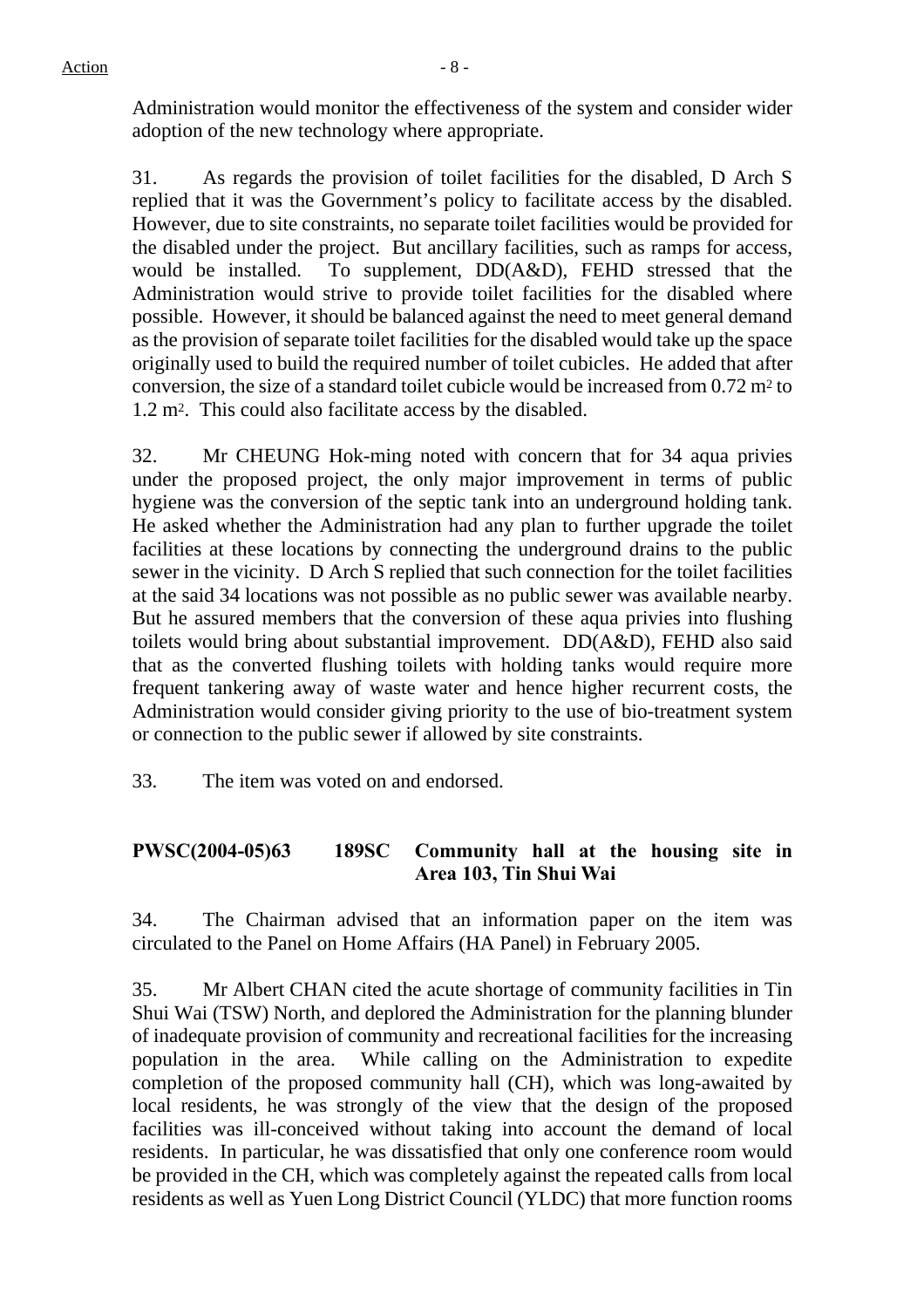should be provided to allow different users to organize their activities at the same time.

36. The Assistant Director of Home Affairs (2) (AD(2), HAD) replied that the proposed facilities were provided in accordance with the Administration's existing policy on the provision of CHs. Should more facilities be required, a CH with large floor area would have to be built which incurred additional capital costs. He further explained that both functionality and flexibility had been provided in the proposed design to meet the need of local residents for smaller individual spaces. For example, the conference room which had a capacity of 50 people could be divided into smaller rooms by the use of noise insulating partitions. Taking into account YLDC's request, mirrors and handrails would also be installed in the conference room so that it could serve as a dancing room if necessary. The multi-purpose hall could also be divided into smaller rooms by the use of full height partitions. It also had a meeting room which could accommodate about 10 people.

37. Mr Albert CHAN nonetheless remained unconvinced that the use of partitioning was an effective solution. In particular, he said that dancing and Chinese opera classes were popular among local residents. Mr Patrick LAU also expressed concern about possible obstruction of the sightline of audiences in the multi-purpose hall if partitions were to be installed.

38. Denouncing the Administration's bureaucratic approach, Mr Albert CHAN said that TSW was a relatively less well-off area with the local residents having a great demand for recreational activities. Instead of following the established rules rigidly, the Administration should design the proposed CH and its facilities taking into consideration the characteristics of the local community and its actual need. If the proposed CH could not bring about maximum benefits for the local residents, precious public resources would be wasted. Sharing similar views, Mr Patrick LAU stressed that community facilities should be provided to meet the actual needs of local residents. In this connection, he remarked that the Administration should make plans for future expansion of the proposed CH if necessary.

39. In response, AD(2), HAD reiterated that the proposed design had allowed for a great degree of flexibility in the use of facilities without incurring additional costs. He also assured members that the Administration would keep YLDC informed of the detailed design of the proposed CH, and solicit their views whenever necessary. It would be in the interest of the local community to have the proposed CH completed early without any delay.

40. Mr LEE Wing-tat however expressed grave dissatisfaction that the Administration had used urgency of the project as a pretext to ignore the views expressed by members that the proposed CH facilities should be provided to meet the need of local residents. He strongly called on the Home Affairs Bureau to expeditiously review the existing specifications of CH projects taking into account, amongst others, the need of locals. Concurring with need for the Administration to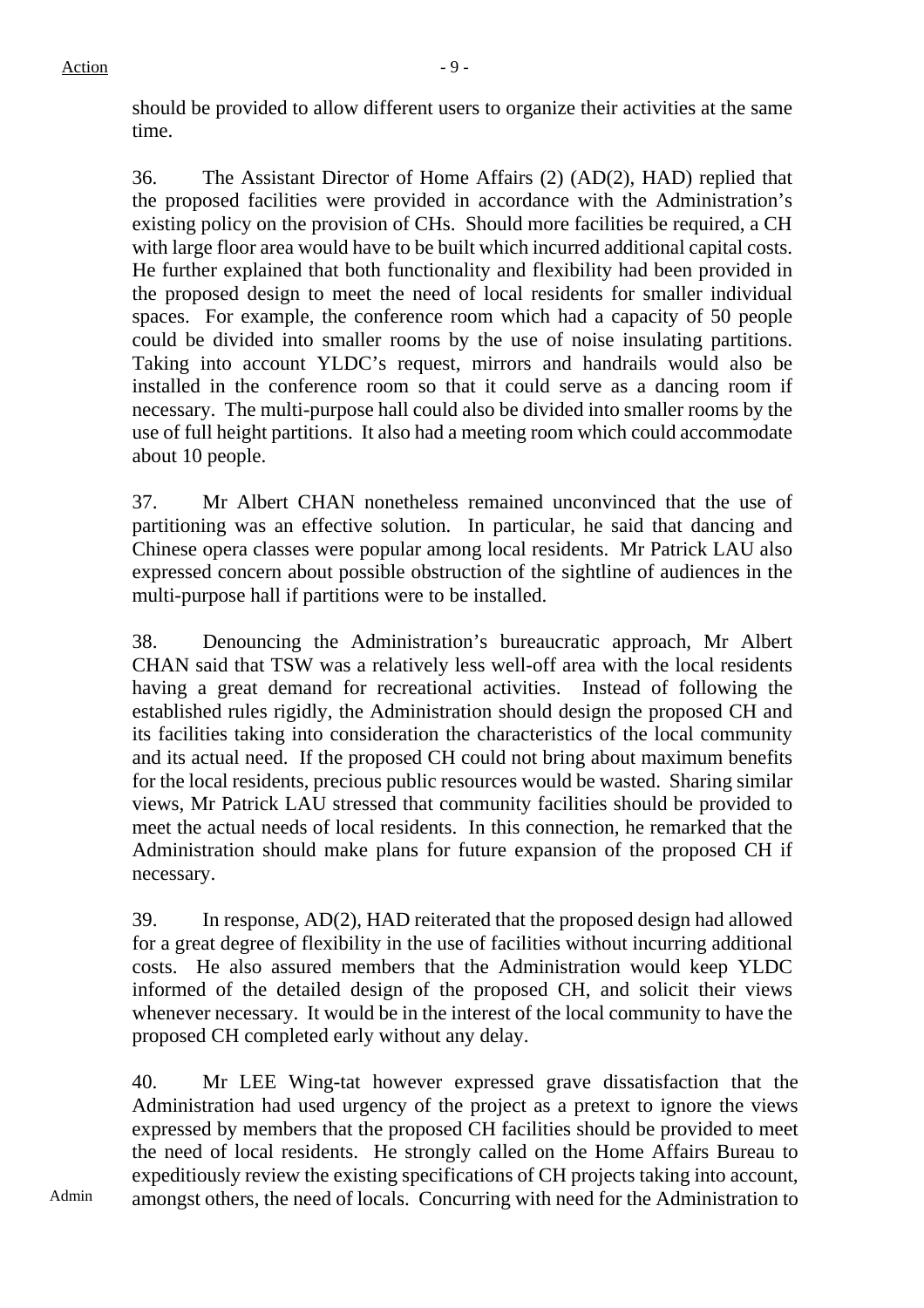seek further improvements, the Chairman said that the Administration should appropriately consult the HA Panel when undertaking the review.

41. AD(2), HAD said that the Administration would conduct regular reviews on the requirements in the design and provision of individual CHs. The HA Panel would be consulted as and when necessary.

42. Mr Patrick LAU asked whether other proposed community facilities in the adjacent space would be built together with the present project to achieve cost savings and coherence in architectural design. AD(2), HAD stated that the proposed community facilities, which included an integrated family service centre, an integrated children and youth services centre and a kindergarten, would be built together with the proposed CH. As far as architectural design was concerned, the Chief Architect/1, Housing Department (CA/1, HD) explained that the proposed CH facilities as well as the nearby community facilities would be housed in two two-storey buildings. Together with the civic plaza in between, this low-rise cluster was intended to provide a relaxed space amidst the high-rise public housing blocks in the site as suggested by YLDC.

43. Mr CHEUNG Hok-ming expressed support for the early completion of the project. At his request, the Administration agreed to submit progress reports on the project to YLDC every six months.

44. Referring to the strong demand of local residents for community facilities, Mrs Selina CHOW was dissatisfied with the long implementation programme of the proposed project which was of a relatively small scale. She was strongly of the view that the completion time of the project could be shortened for at least twelve months. The Chairman also said that cost savings would be achieved if the project could be completed earlier.

45. CA/1, HD explained that the construction of the proposed CH formed part of the Public Housing Development Phase 2 in Area 103, Tin Shui Wai. While the actual construction of the proposed CH would take about 21 months, the adjacent public housing blocks would take 30 months to complete. Under the master programme, all drainage and landscaping works would be done together for the two projects. The two project sites would also share the same ingress/egress. If the two projects were to be undertaken separately, it would incur a substantially higher cost for the present project. Moreover, given the close proximity of the two sites, the early opening of the CH might create risks for the users if the public housing blocks were still being constructed.

46. Mrs Selina CHOW however remained unconvinced by the Administration's explanation. She opined that each project should be considered in its own right. Moreover, it was incumbent upon the Administration to speed up delivery of capital works projects to achieve early benefits for the community as a whole. Mr Albert CHAN was also dissatisfied that the relevant government departments were only concerned about administrative efficiency without giving due emphasis on the need of local residents.

Admin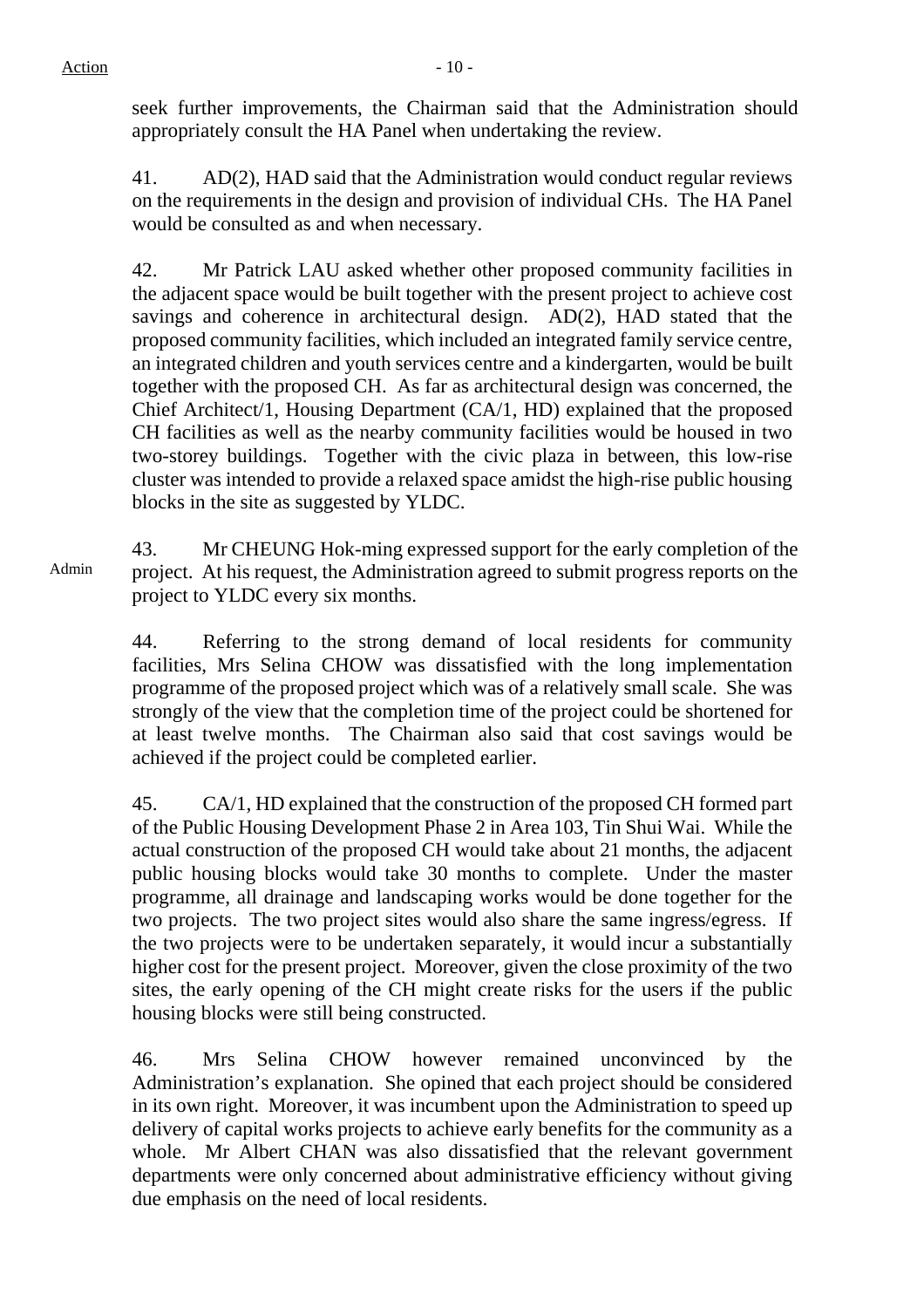47. Noting the members' concern, the Permanent Secretary for Housing, Planning and Lands (Planning and Lands) stated that the Administration would explore possible alternatives to expedite the project in the most cost-effective manner. AD(2), HAD also said that the Administration was aware of public expectation for the early completion of the proposed CH. The Home Affairs Department would work together with the Architectural Services Department and the Housing Department to see how best the construction works could be undertaken.

48. Both Mr CHAN Kam-lam and Mr Albert CHAN took the view that an additional ingress/egress for pedestrians should be provided adjacent to the Light Rail Transit (LRT) Tin Yuet Station to facilitate access to the proposed CH. The Administration agreed to consider the members' suggestion.

49. Mr CHAN Kam-lam remarked on the unimpressive appearance of the proposed CH, and suggested that the Administration should try to improve its architectural design to reflect more local characteristics. CA/1, HD replied that consideration would be given to Mr CHAN's view as this aspect of the building design was being developed.

50. Mr CHAN Kam-lam also suggested that consideration be given to moving the roundabout in front of the proposed CH towards the northeastern side to provide a larger site for the proposed CH. While agreeing to consider the member's suggestion, CA/1, HD advised that with proper landscaping, the roundabout would form part of the Civic Plaza. The roundabout would also serve as a drop-off point for the access road.

- Admin 51. At the request of the Chairman, the Administration agreed to provide a written response to the following suggestions raised by members on the proposed project before the relevant FC meeting:
	- (a) the design of the proposed CH be improved to provide more meeting rooms and functions rooms;
	- (b) the construction works of the project be re-engineered for early completion of the proposed CH without causing interface problems with the public housing development in the same site;
	- (c) an additional ingress/egress for pedestrians be provided adjacent to the LRT Tin Yuet Station; and
	- (d) consideration be given to moving the roundabout in front of the proposed CH towards the northeastern side to provide a larger site for the CH.